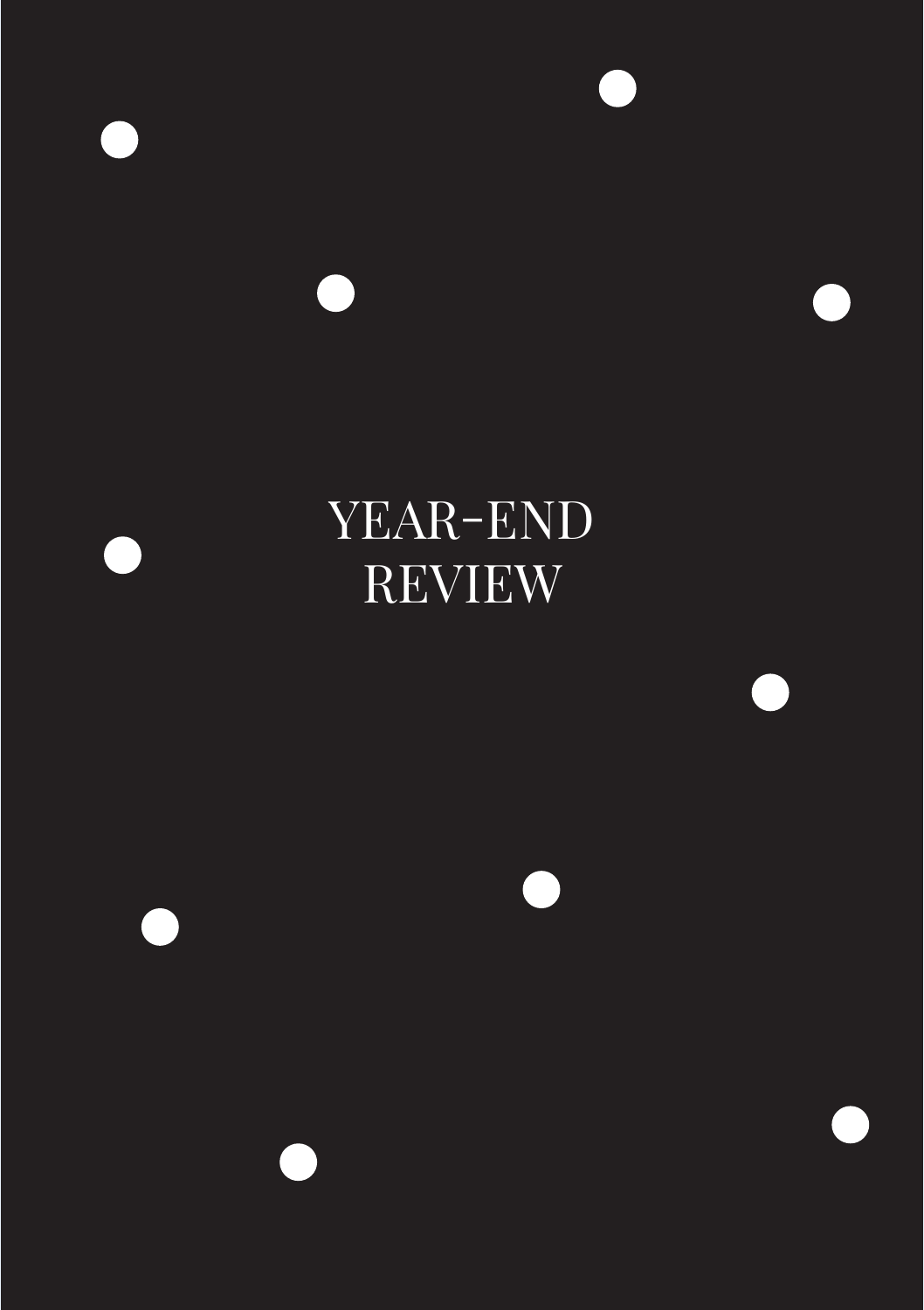You made it. Take some time to review what worked this year and what didn't, so you can make next year even more successful!

**HIGHLIGHTS OF THE YEAR:**

**GOALS I ACHIEVED:**

**MY OTHER WINS & ACHIEVEMENTS:**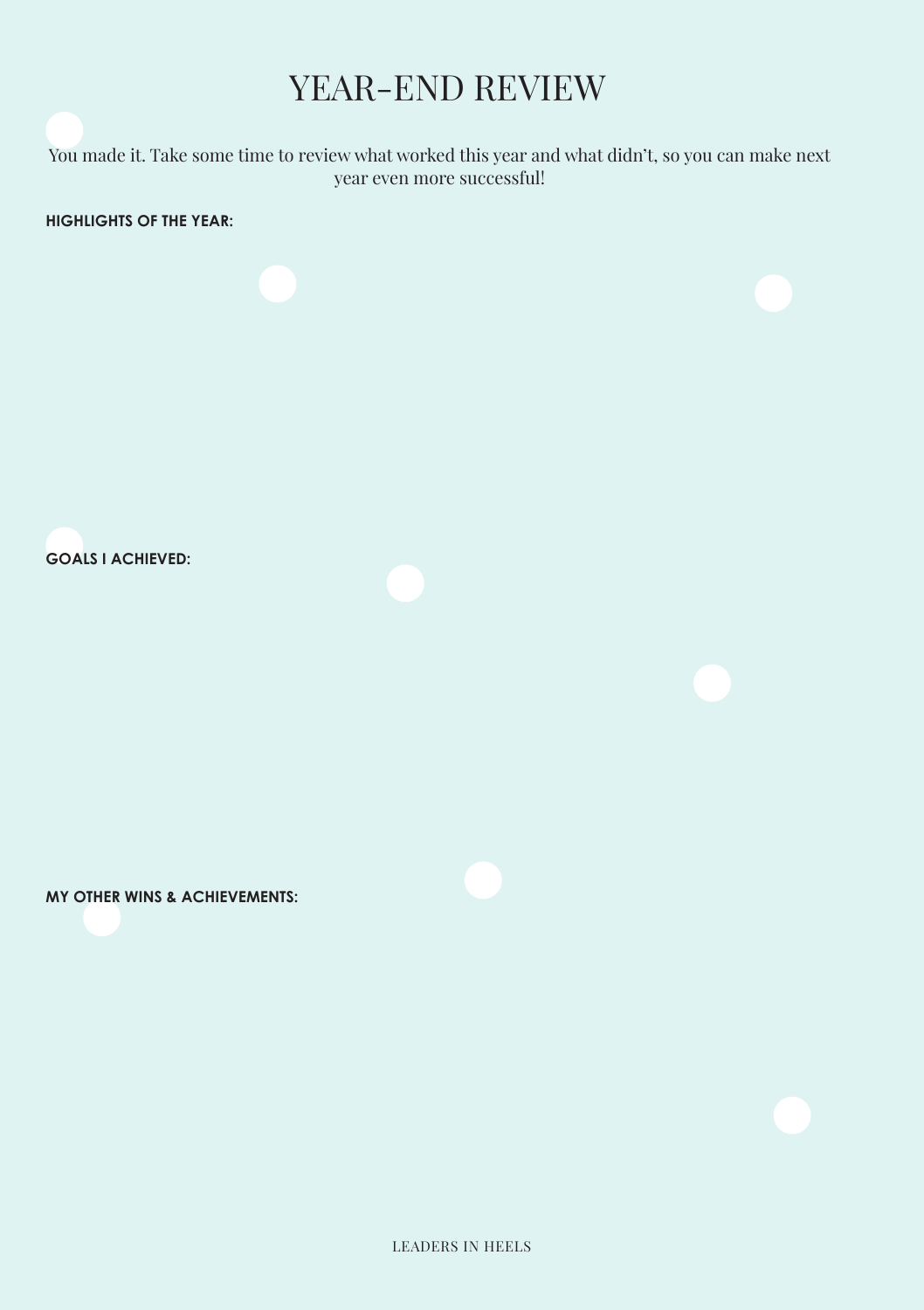### **CHALLENGES DURING THE YEAR:**

**HOW CAN I GROW FROM THEM?**

**GOALS I DIDN'T ACHIEVE:**

**REASONS WHY I DIDN'T ACHIEVE THESE GOALS:**

And what I can learn from this?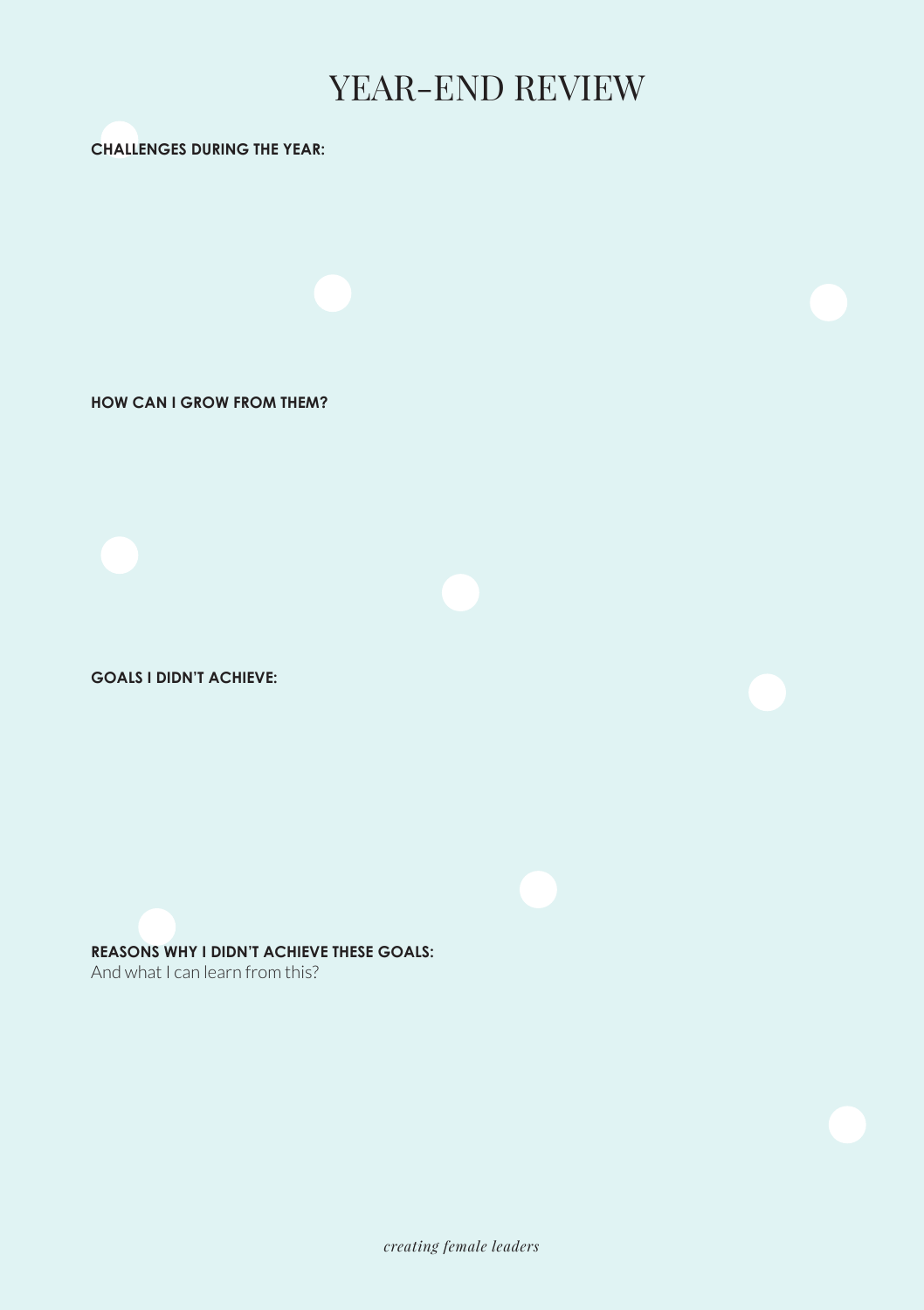## **HEALTH (NUTRITION, SLEEP, FITNESS) ……/10**

Have my health, energy, nutrition, sleep & fitness levels improved?

**LOVE ……/10** How has my personal/love life changed? Things to remember:

**FAMILY ……/10** Did I have time for my family as much I wanted? Milestones in my family life to remember:

### **FRIENDSHIPS & SOCIAL ……/10**

What new friends have I gained? How have I cherished and nurtured my existing friendships? Ideas for next year: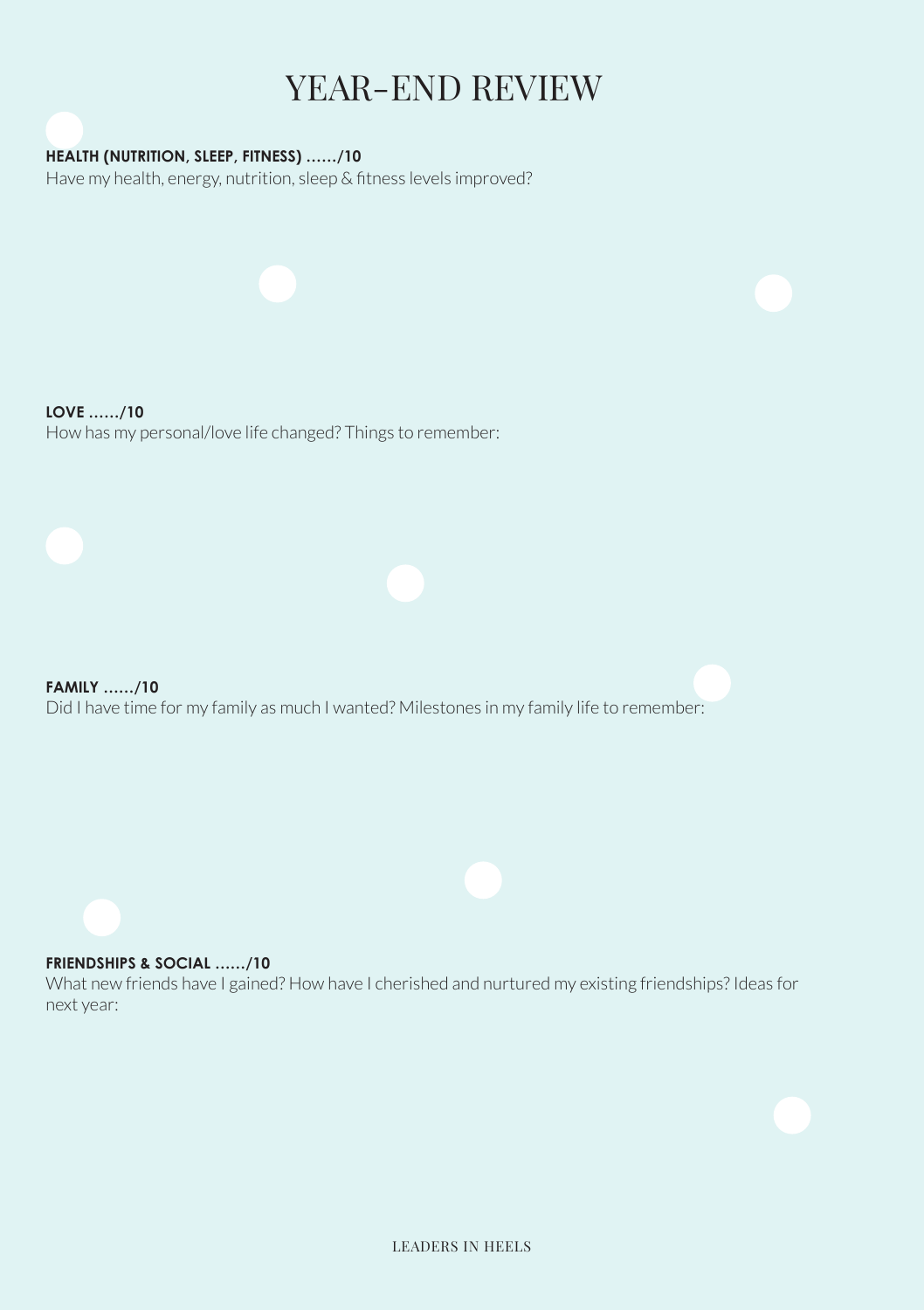## **CAREER ……/10**

How has my career changed or developed in the past year? What do I want to focus on next year?

**BUSINESS ……/10** How has my business changed in the past year? What do I want to focus on next year?

### **PERSONAL DEVELOPMENT ……/10**

What were the breakthroughs in my personal growth? What were the things I learned and the skills I gained? Things to work on next year:

#### **LEADERSHIP ……/10**

Have I become a better leader? What have I done to create a stronger personal brand? Ideas for next year: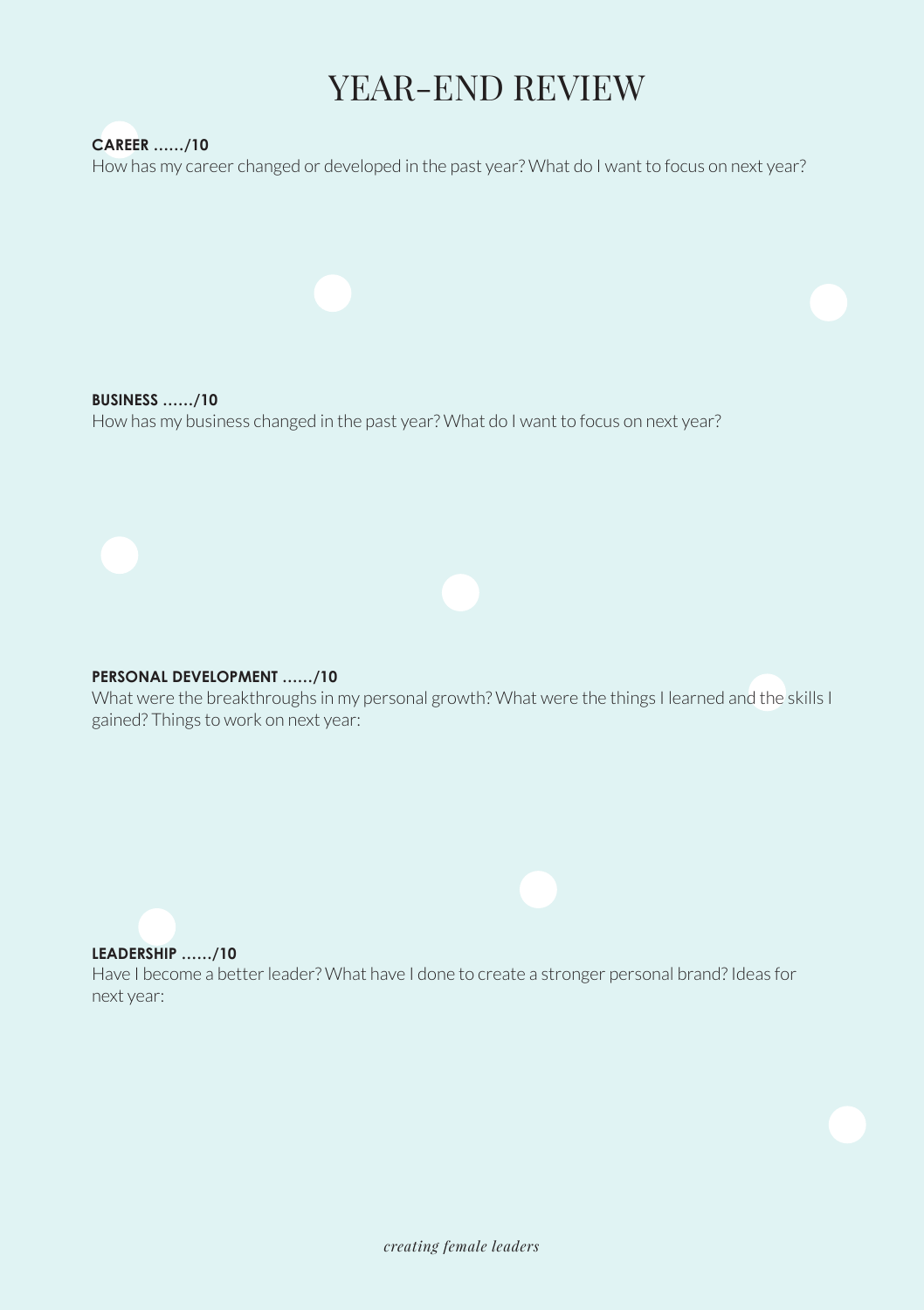### **NEW EXPERIENCES & CREATIVITY ……/10**

What have I created or experienced this year? Events, holidays, activities, experiences and moments to remember:

**NETWORK ……/10** Who did I meet and connect with in the past year? People I'd like to network with next year:

**FINANCES ……/10** How are my finances compared to 12 months ago? Ideas for next year:

### **PRODUCTIVITY ……/10**

How productive have I been? How have I been using my time? What can I do to be more organised next year?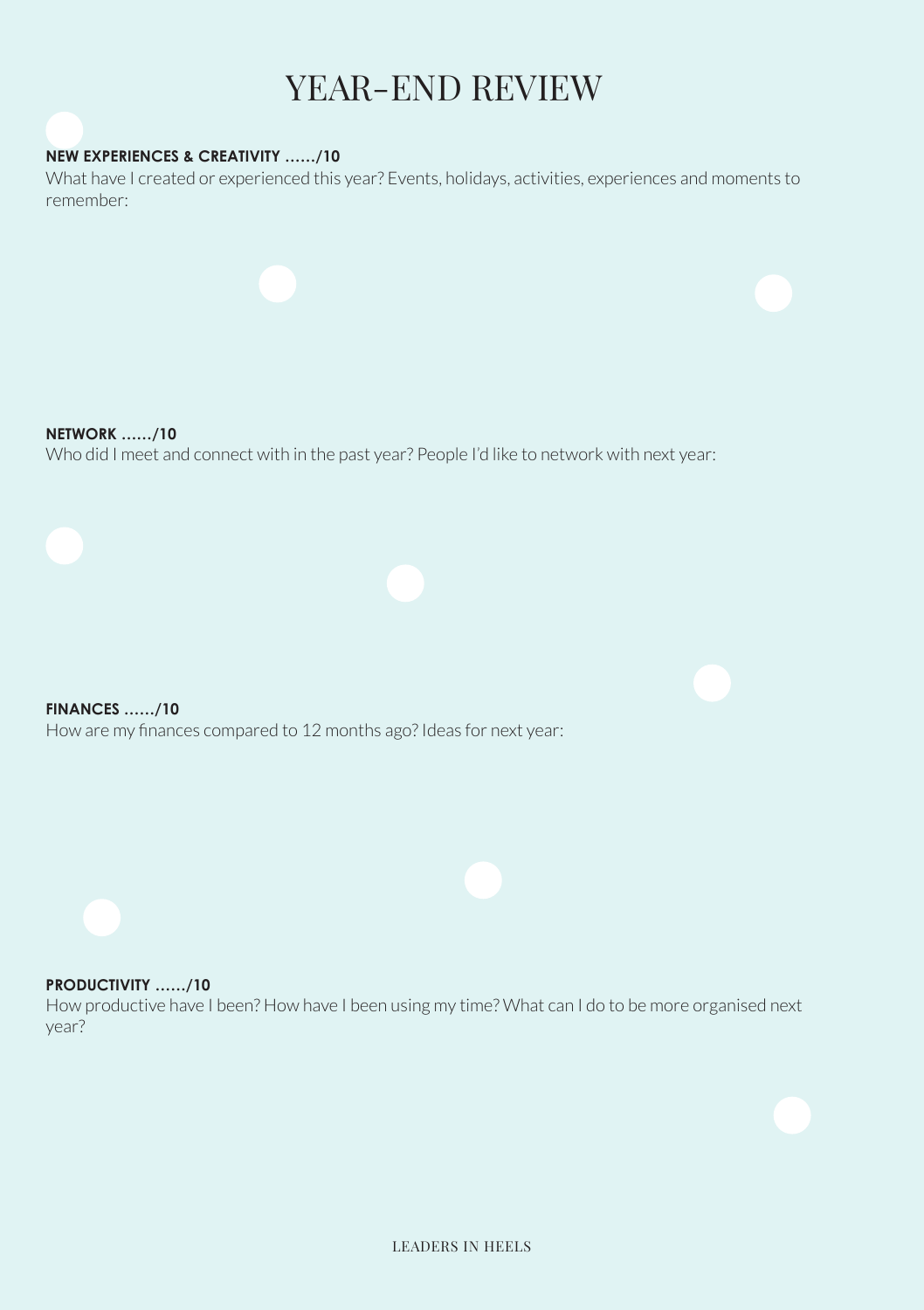**WORK-LIFE BALANCE ……/10** Does it exist in my life? What can I do better next year?

### **PERSONAL TIME & SELF-CARE ……/10**

Did I make time for myself and care for myself? Ideas for next year:

## **FUN & HAPPINESS ……/10**

Do I have more fun & joy in my work and personal life compared to 12 months ago? What can I do better next year?

### **HOME & SURROUNDINGS ……/10**

Am I happy with my home, office, people and the things I am surrounded with? How did this change in the past 12 months? Ideas to make my surroundings more beautiful, positive and inspiring next year: